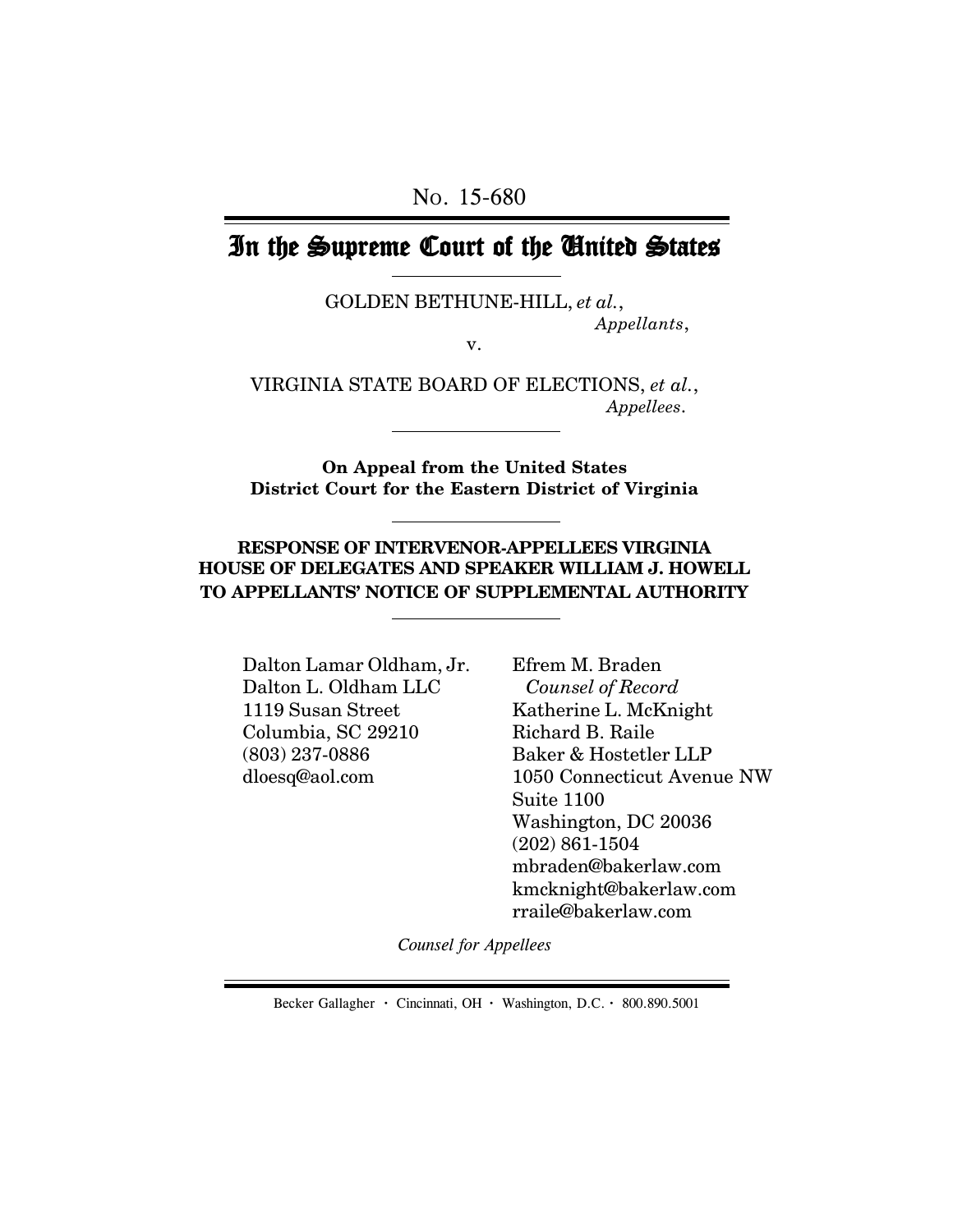## **TABLE OF CONTENTS**

|  |  | Response of Intervenor-Appellees Virginia    |  |
|--|--|----------------------------------------------|--|
|  |  | House of Delegates and Speaker William J.    |  |
|  |  | Howell to Appellants' Notice of Supplemental |  |
|  |  |                                              |  |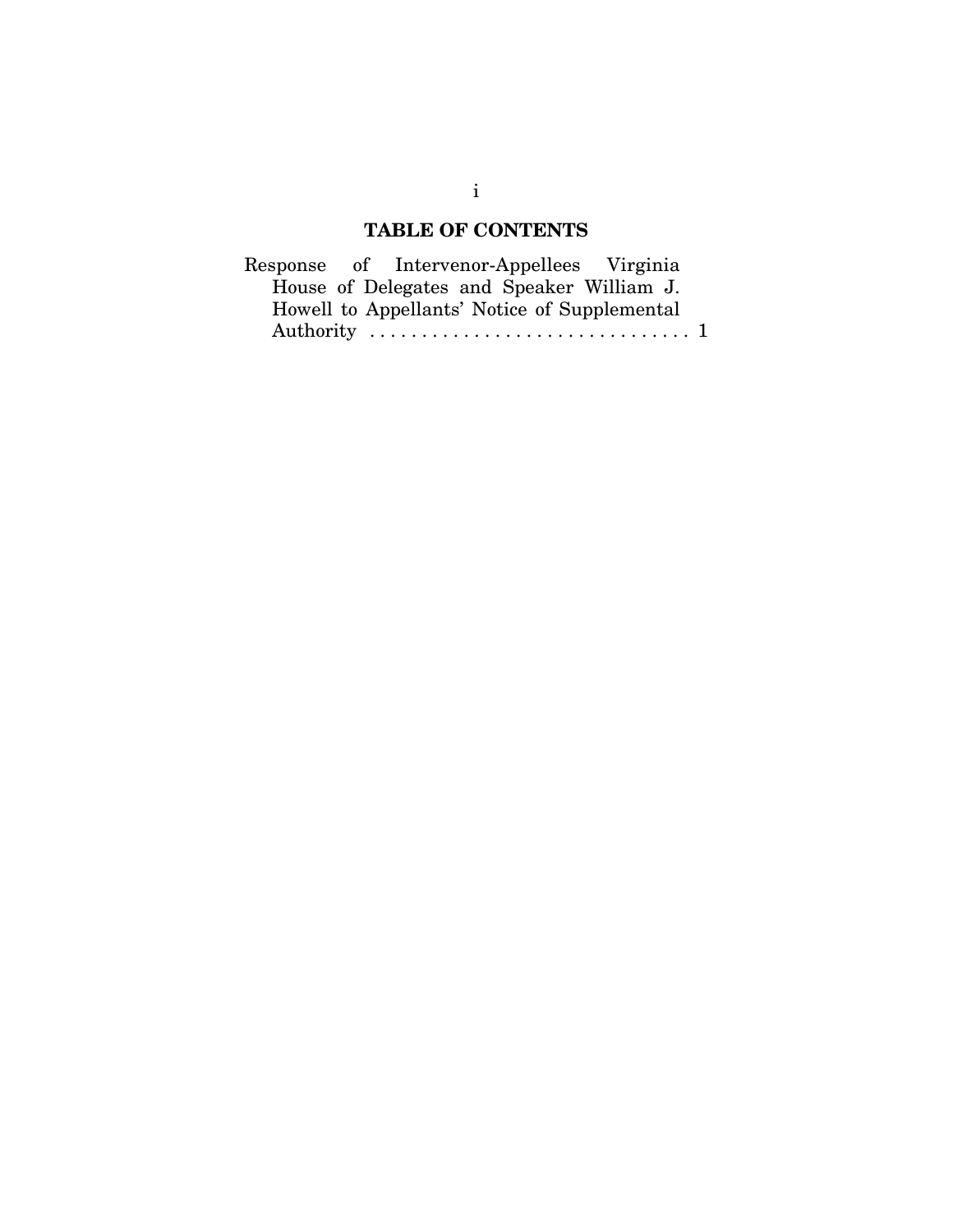## **TABLE OF AUTHORITIES**

## **CASES**

| Bush v. Vera,                                                                                  |
|------------------------------------------------------------------------------------------------|
| Easley v. Cromartie,                                                                           |
| Harris v. McCrory, No. 1:13-cv-949, 2016 WL<br>482052 (M.D.N.C. Feb. 5, 2016) $\ldots$ 1, 2, 3 |
| Miller v. Johnson,                                                                             |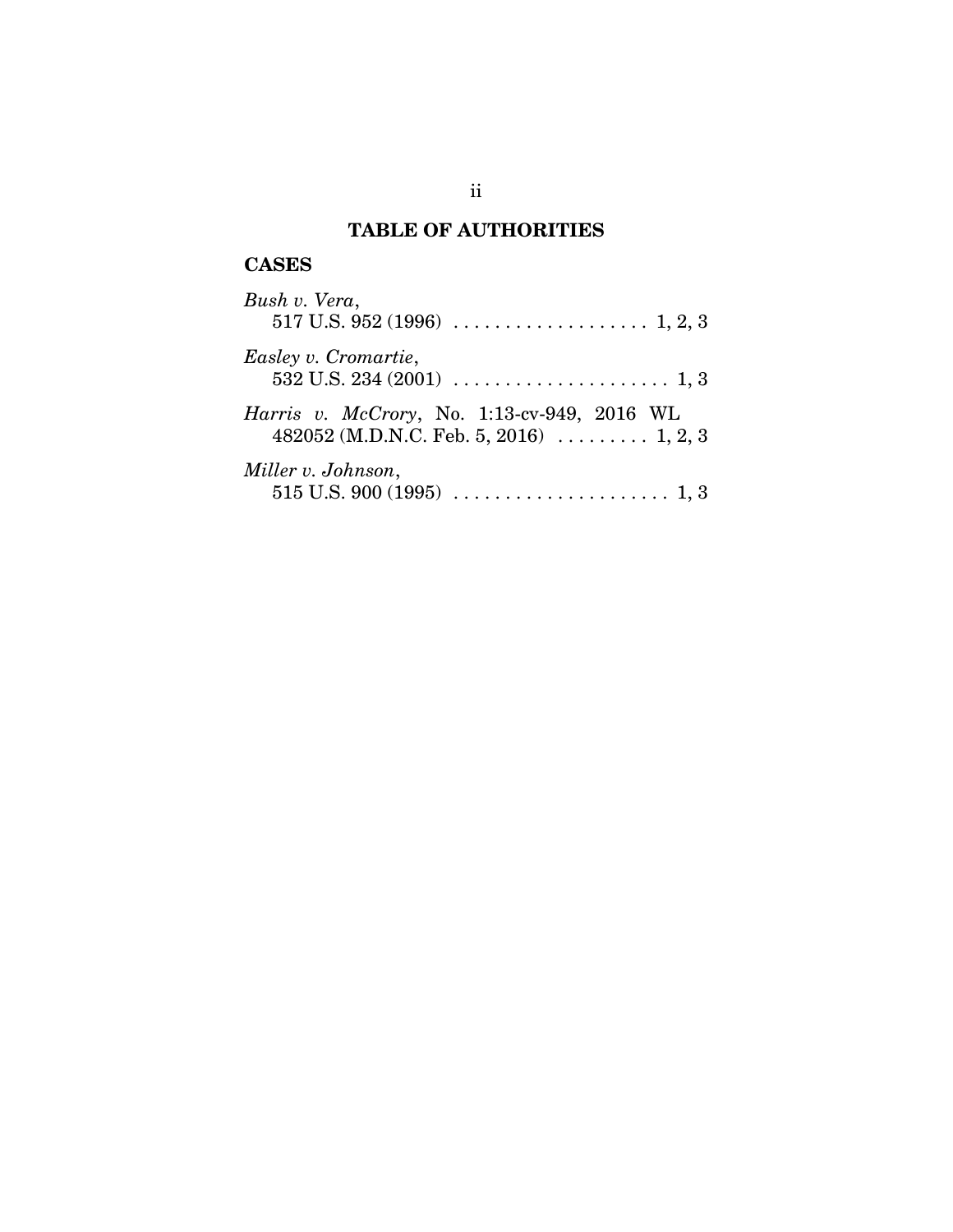"The Court has specified that those who claim that a legislature has improperly used race as a criterion, in order…to create a majority-minority district"—i.e., a district drawn to meet a 50% plus one numerical threshold—"must show at a minimum that the 'legislature subordinated traditional race-neutral districting principles…to racial considerations.'" *Easley v. Cromartie*, 532 U.S. 234, 242 (2001) (*Cromartie II*) (quoting *Miller v. Johnson*, 515 U.S. 900, 928 (1995)). "Race must not simply have been '*a* motivation for the drawing of a majority-minority district'"; race must rather have been "'the *predominant factor*.'" *Id.* (quoting *Bush v. Vera*, 517 U.S. 952, 959 (1996) and *Miller*, 515 U.S. at 916). Accordingly, the court below found as fact that race did not predominate in 11 of 12 of the Challenged Virginia Districts because Appellants failed to show that efforts to maintain the Challenged Districts around or above 55% BVAP caused any discernable departure from traditional districting criteria.

The decision of the Middle District of North Carolina in *Harris v. McCrory*, No. 1:13-cv-949, 2016 WL 482052 (M.D.N.C. Feb. 5, 2016), does nothing to help Appellants defeat those findings. Like the court below, the *Harris* court required the plaintiffs to show that the North Carolina "legislature has 'relied on race in substantial disregard of customary and traditional districting principles.'" *Id.* at \*8 (quoting *Miller*, 515 U.S. at 928 (O'Connor, J., concurring)); *compare* JSA 10a (quoting same). The *Harris* plaintiffs, unlike Appellants, presented sufficient evidence to allow the North Carolina district court to conclude as a factual matter that the North Carolina "general assembly relied on race…in substantial disregard of traditional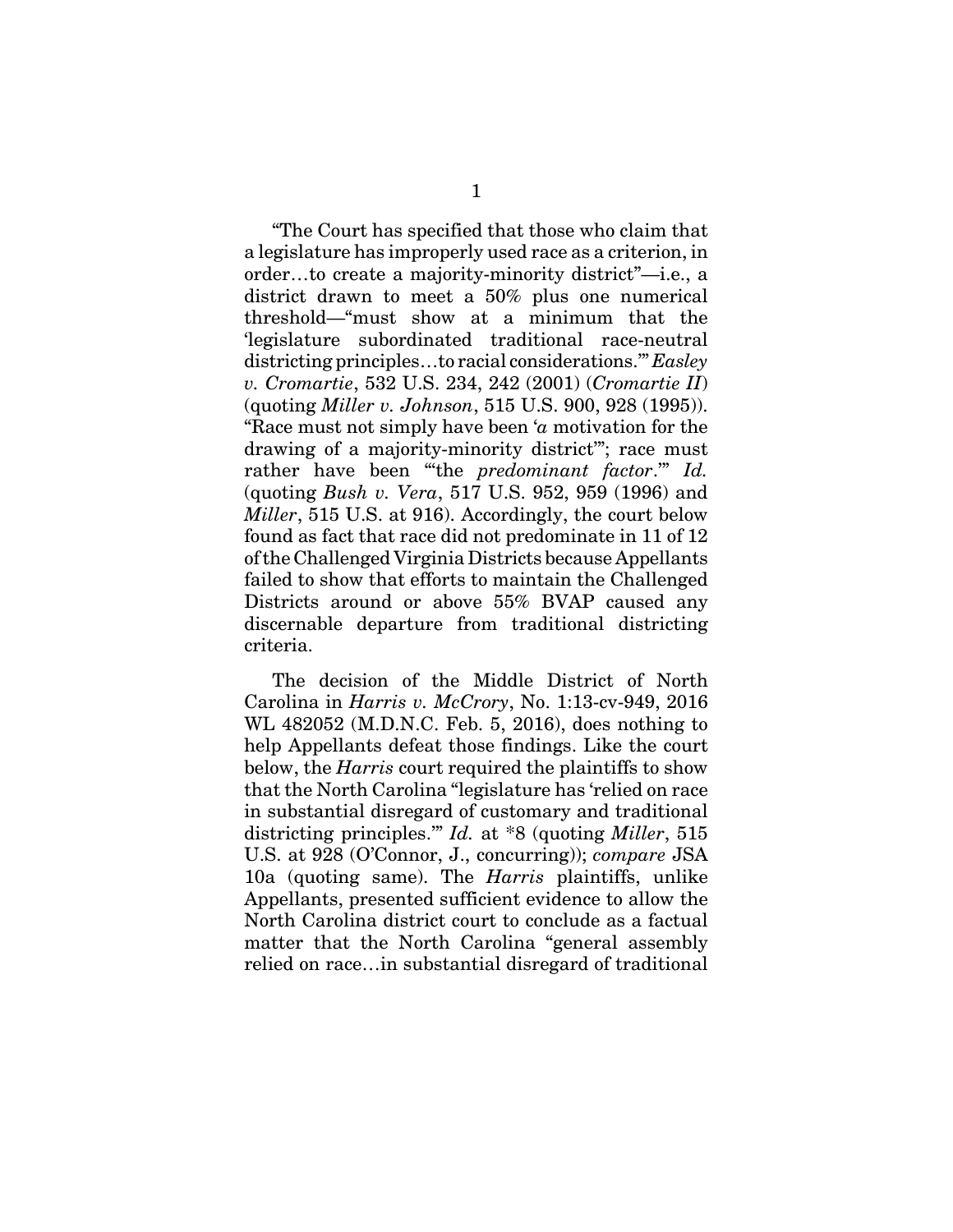districting principles," *id.* at \*11; *see also id.* at \*8 (crediting testimony that "'[s]ometimes it wasn't possible to adhere to some of the traditional redistricting criteria'" because of the 50% threshold); *id.* at \*12 (finding that legislature "not only subordinated traditional race-neutral principles but disregarded certain principles such as respect for political subdivisions and compactness").<sup>1</sup> And, unlike in this case, the *Harris* court found no evidence that political or incumbency considerations were to blame for the bizarrely configured districts. *See id.* at \*11, \*14–15. These crucial factual findings in *Harris* can hardly assist Appellants here, where the district court made very different factual findings concerning both the Virginia House's adherence to traditional principles, JSA 106a-127a, and the predominance of political over racial considerations, JSA 91a-96a, 120a-124a, 128a.

Appellants emphasize North Carolina's application of a 50% BVAP threshold for drawing the districts challenged in *Harris*, but the *Harris* court expressly disclaimed that it considered this fact in isolation from its effect on the districts. *Id.* at  $*10 \& n.2$ .<sup>2</sup> Appellants

<sup>&</sup>lt;sup>1</sup> Thus, Appellants failed to cite a single case invalidating, on racial-gerrymandering grounds, a voting district that was drawn in substantial conformity to traditional principles. *See* Motion to Dismiss at 17-21; *Bush*, 517 U.S. at 978 (states "may avoid strict scrutiny altogether by respecting their own traditional districting principles.").

<sup>&</sup>lt;sup>2</sup> The *Harris* court was, besides, mistaken in asserting that this Court "has yet to decide whether use of a racial quota in a legislative redistricting plan or, in particular, use of such a quota exceeding 50 percent, establishes predominance as a matter of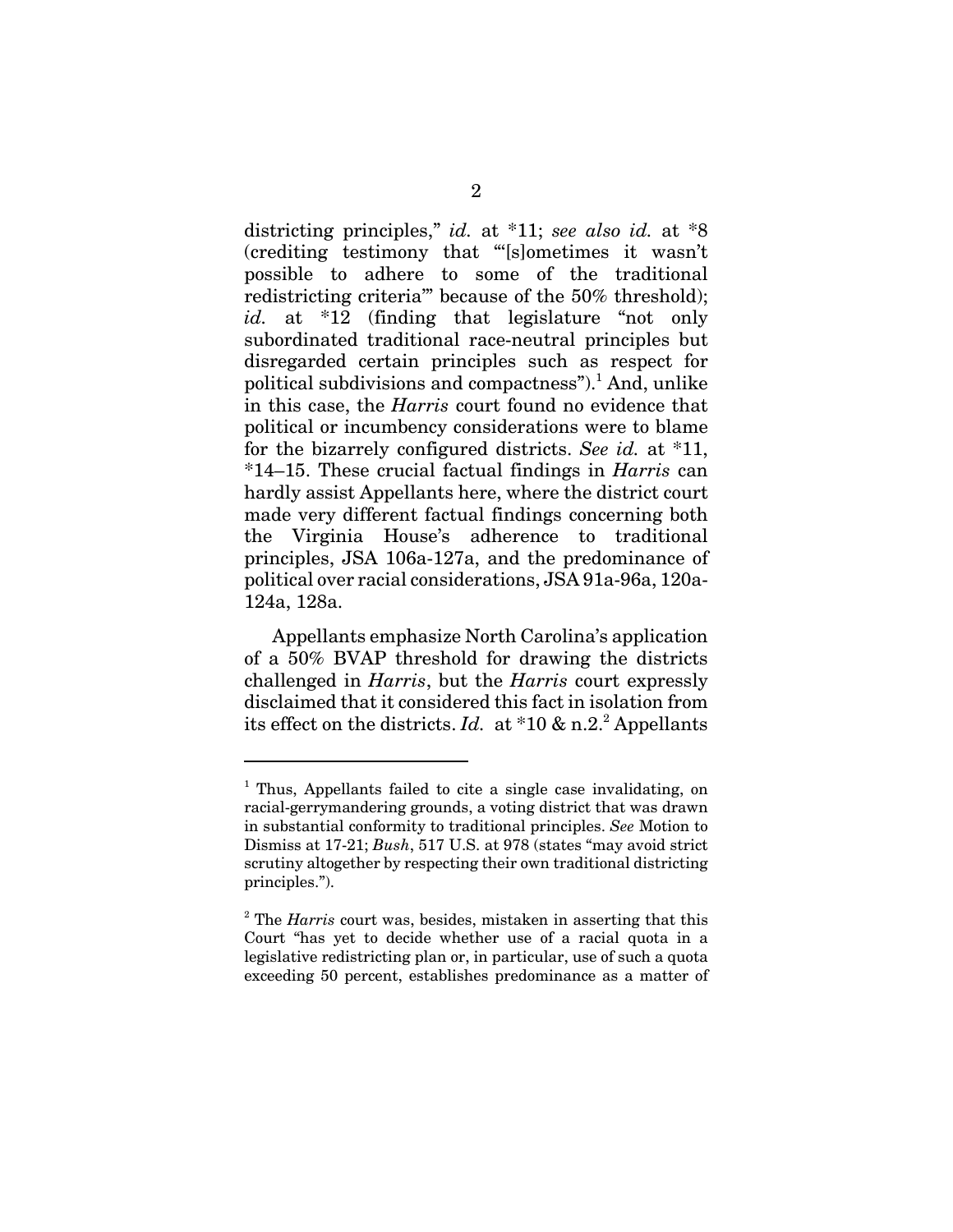also ask the Court to apply in this case the *Harris* court's finding that North Carolina's efforts to draw majority-minority districts "'rendered all traditional criteria that otherwise would have been 'race-neutral' tainted by and subordinated to race.'" Supp. Br. at 2 (quoting *Harris*, 2016 WL 482052, at \*11). Yet Appellants expressly admitted at trial that *they failed to prove this occurred*. Trial Tr. 832:14-833:6 (conceding that "there were all sorts of local considerations going into drawing these districts" and that "we don't have a lot of evidence" that the House's 55% aspiration rendered any of those considerations racial).

Appellants cannot expect the Court to substitute in place of their failure to prove predominance the findings of a different court in a different state interpreting a different factual record. *See Miller*, 515 U.S. at 928 (holding that burden to prove predominance falls on plaintiffs and is "demanding"), *id.* at 916 (warning courts to exercise "extraordinary caution in adjudicating" racial-gerrymandering claims). Nor can Appellants expect the Court to find that racial "taint" occurs as a matter of law—and thereby overrule *Cromartie II*'s holding to the contrary, 532 U.S. at 242—where they have repeatedly represented that they "do not advocate a *per se* rule" against the use of numbers in redistricting. Br. in Opp. to Mot. to Dismiss at 6 n.4.

law." 2016 WL 482052, at \*10. *Cromartie II* answered that question in the negative. 532 U.S. at 242. Five justices in *Bush v. Vera* had previously reached the same conclusion. 517 U.S. at 962 (O'Connor, J., Rehnquist, C.J.), *id.* at 1008-09 (Stevens, Ginsburg & Breyer, JJ.), *id.* at 1056 (Souter, J.).